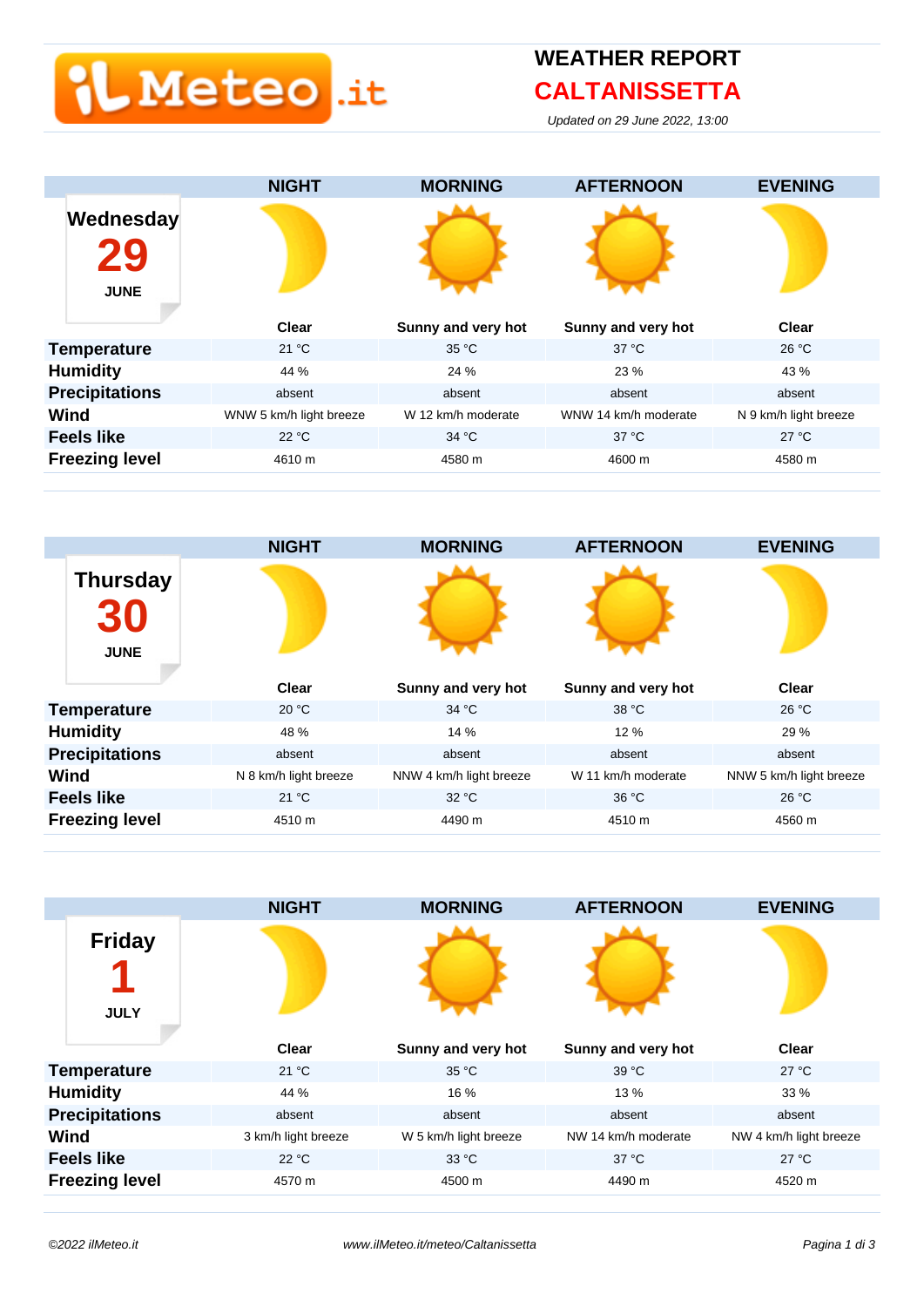# L Meteo <mark>lit</mark>

### **CALTANISSETTA**

Updated on 29 June 2022, 13:00





|                              | <b>NIGHT</b>           | <b>MORNING</b>         | <b>AFTERNOON</b>    | <b>EVENING</b>       |
|------------------------------|------------------------|------------------------|---------------------|----------------------|
| <b>Monday</b><br><b>JULY</b> |                        |                        |                     |                      |
|                              | <b>Clear</b>           | Sunny and very hot     | Sunny and very hot  | Clear                |
| <b>Temperature</b>           | $19^{\circ}$ C         | 34 °C                  | $37^{\circ}$ C      | 25 °C                |
| <b>Humidity</b>              | 46 %                   | 18 %                   | 14 %                | 34 %                 |
| <b>Precipitations</b>        | absent                 | absent                 | absent              | absent               |
| Wind                         | NE 6 km/h light breeze | SW 3 km/h light breeze | NW 13 km/h moderate | NNE 12 km/h moderate |
| <b>Feels like</b>            | 20 °C                  | 32 °C                  | 35 °C               | 25 °C                |
| <b>Freezing level</b>        | 4830 m                 | 4710 m                 | 4780 m              | 4940 m               |